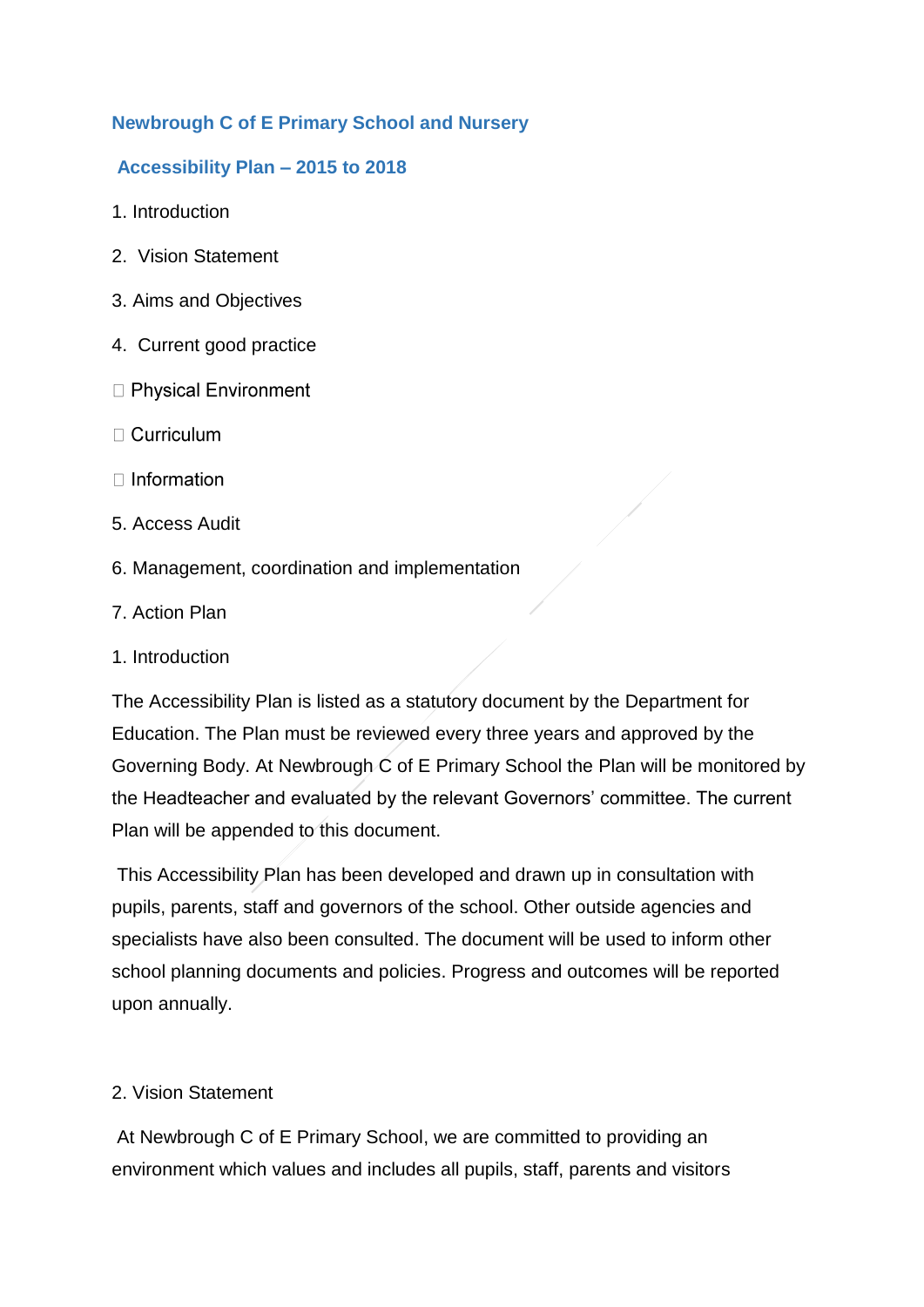regardless of their education, physical, sensory, social, spiritual, emotional and cultural needs. We are committed to taking positive action in the spirit of the Equality Act 2010 with regard to disability and to developing a culture of inclusion, support and awareness within the school.

The School Accessibility Plan relates to the key aspects of the physical environment, curriculum and written information.

It shows how access is to be improved for pupils, staff, parents, carers and visitors to the school who have disabilities and anticipates that there may need to be some adjustments to meet their needs.

The Accessibility Plan outlines actions which will :-

- **Increase access to the curriculum for pupils with a disability**: expanding the curriculum as necessary to ensure that all pupils are prepared for life equally, regardless of any disability ; this covers both teaching and learning and the wider curriculum of the school such as participation in afterschool clubs, leisure and cultural activities or school visits. It also covers the provision of specialist or auxiliary aids and equipment, which may assist these pupils in accessing the curriculum within a reasonable timeframe;
- **Improve and maintain access to the physical environment of the school**, adding specialist facilities as necessary – this covers improvements to the physical environment of the school and physical aids to access education within a reasonable timeframe;
- **Improve the delivery of written information to pupils, staff, parents, carers and visitors with disabilities**; examples might include hand-outs, timetables, textbooks and information about the school and school events; the information should be made available in various preferred formats within a reasonable timeframe.

Whole school training will recognize the need to continue raising awareness for staff and governors on equality issues with reference to the Equality Act 2010.

This Accessibility Plan should be read in conjunction with the following school policies, strategies and documents: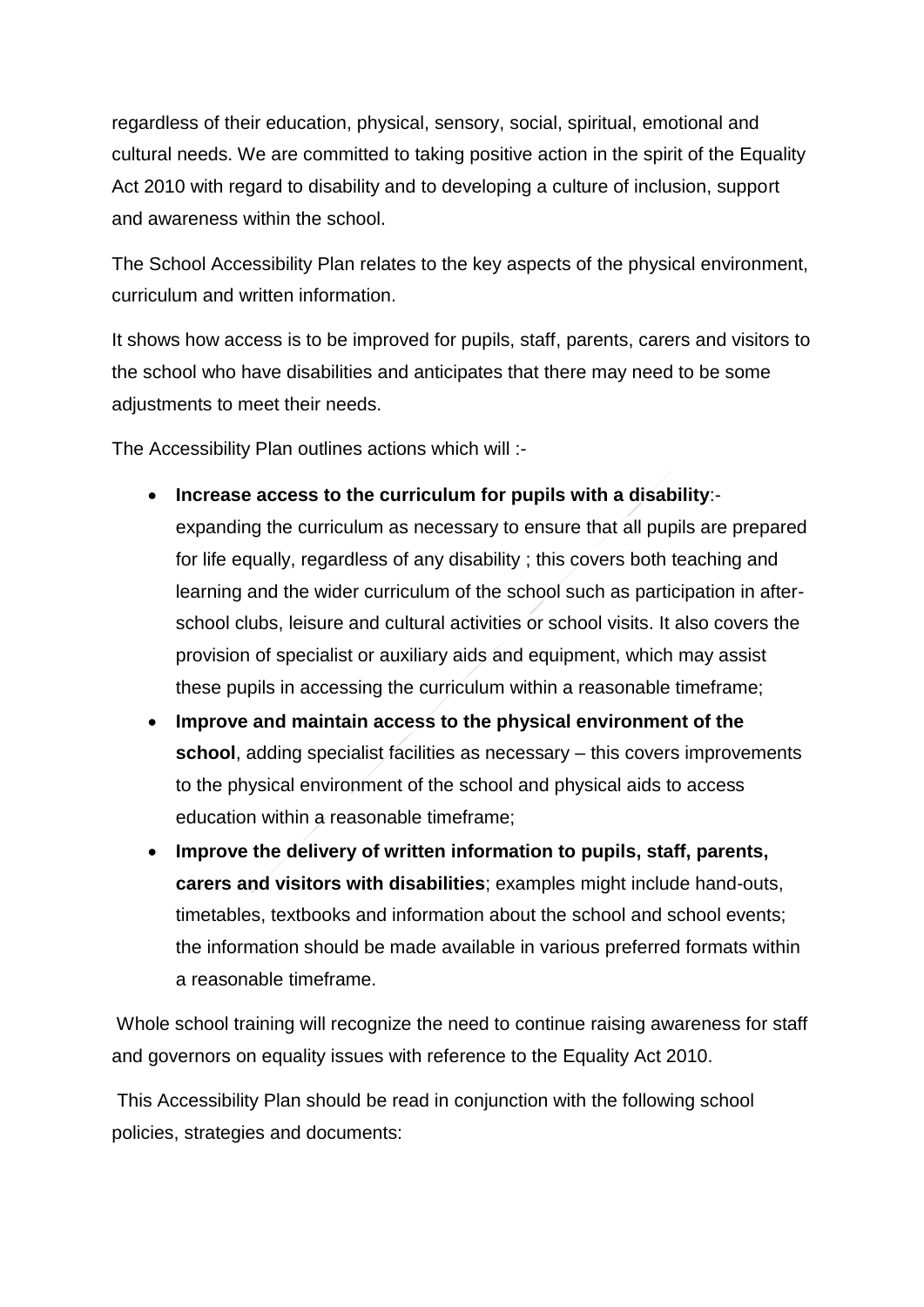- Asset Management Plan
- Behaviour Management Policy
- Curriculum Policy
- Critical Incident Support Plan
- Equal Opportunities Policy
- Health & Safety Policy
- Equality Plan
	- School Prospectus
- School Improvement Plan
- Special Educational Needs Policy
- Staff Development Policy
- Staff Behaviour Policy

The Accessibility Plan for physical accessibility is informed by the Access Audit of the school, which remains the responsibility of the governing body. An accessibility audit will be completed by the school prior to the end of the period covered by this plan in order to inform the next.

Equality Impact Assessments will be undertaken as and when school policies are reviewed. The terms of reference for all governors' committees will include the need to consider Equality and Diversity issues as required by the Equality Act 2010.

The Accessibility Plan will be published on the school website.

The Accessibility Plan will be monitored through the Governor Resource Management Committee.

The school will work in partnership with the Local Authority in developing and implementing this Accessibility Plan.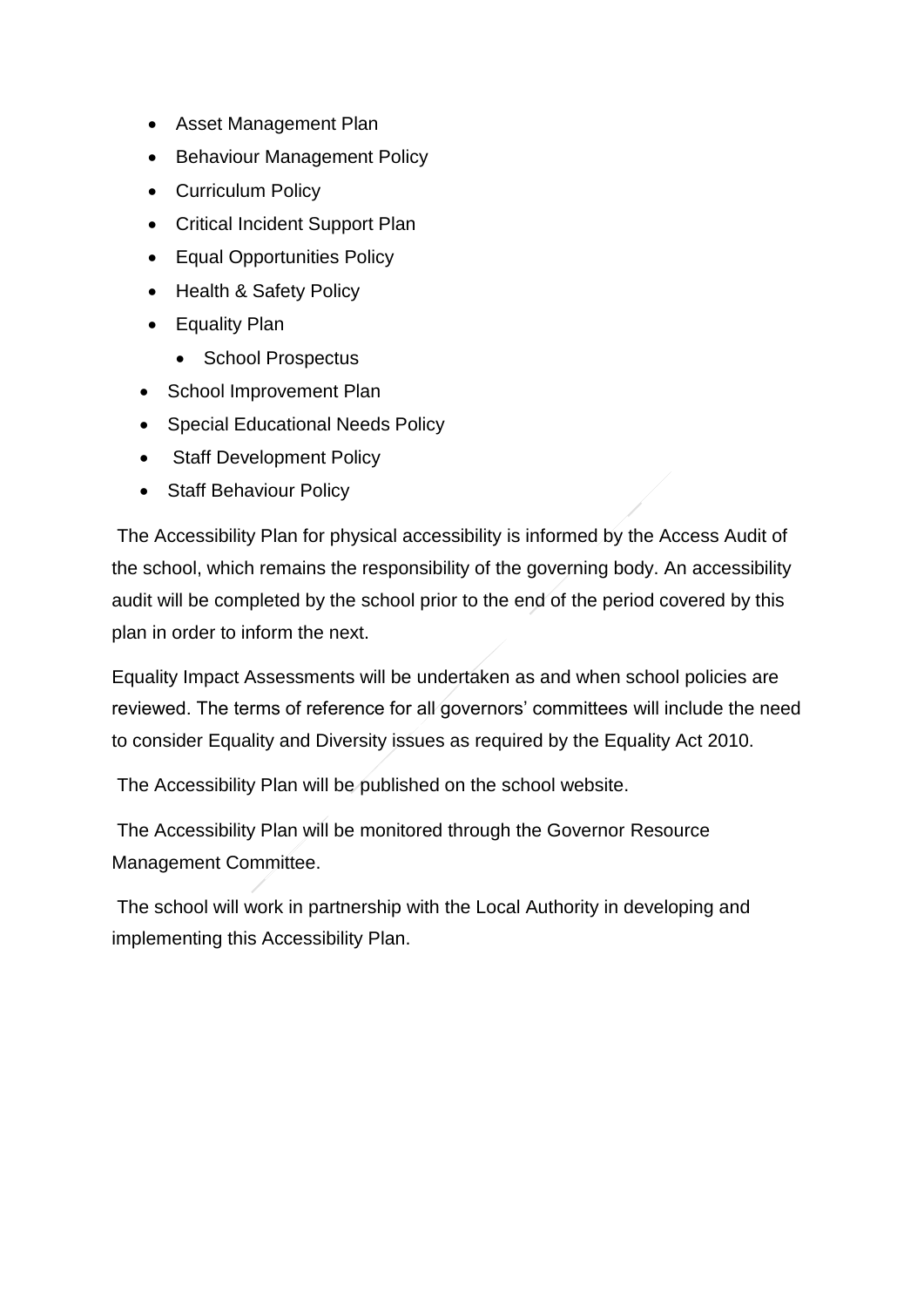#### 3. Aims and Objectives

Our Aims are to:

- Increase access to the curriculum for pupils with a disability
- Improve and maintain access to the physical environment for all pupils, staff, parents, carers and visitors.
- **Improve the delivery of written information to pupils, staff, parents, carers and visitors with disabilities**.

Our objectives are detailed in the Action Plan below

4. Current good practice

We aim to ask about any disability or health condition in early communications with new parents and carers. For parents and carers of children already at the school, we collect information on disability as part of a survey of parents' views, or in conjunction with a letter home about a parents' evening.

### 4.1 Physical Environment

Pupils with a disability participate in extra-curricular activities. Some aspects of extra-curricular activities may present particular challenges, for example: lunch and break times for pupils with social/interaction impairments, after-school clubs for pupils with physical impairments, school trips for pupils with medical needs; there are some parts of the school to which disabled pupils would have limited or no access at the moment.

### 4.2 Curriculum

There are areas of the curriculum to which disabled pupils may have limited or no access. However, staff work hard to ensure that barriers to learning are minimised. Some areas of the curriculum may present particular challenges, for example: PE for pupils with a physical impairment, science and technology for pupils with a visual impairment, humanities for pupils with learning difficulties. Other issues may affect the participation of pupils with disabilities, for example: bullying, peer relationships, policies on the administration of medicines, the provision of personal care, the presence or lack of role models or images of people with disabilities: in effect, all the school's policies and procedures, written and unwritten.